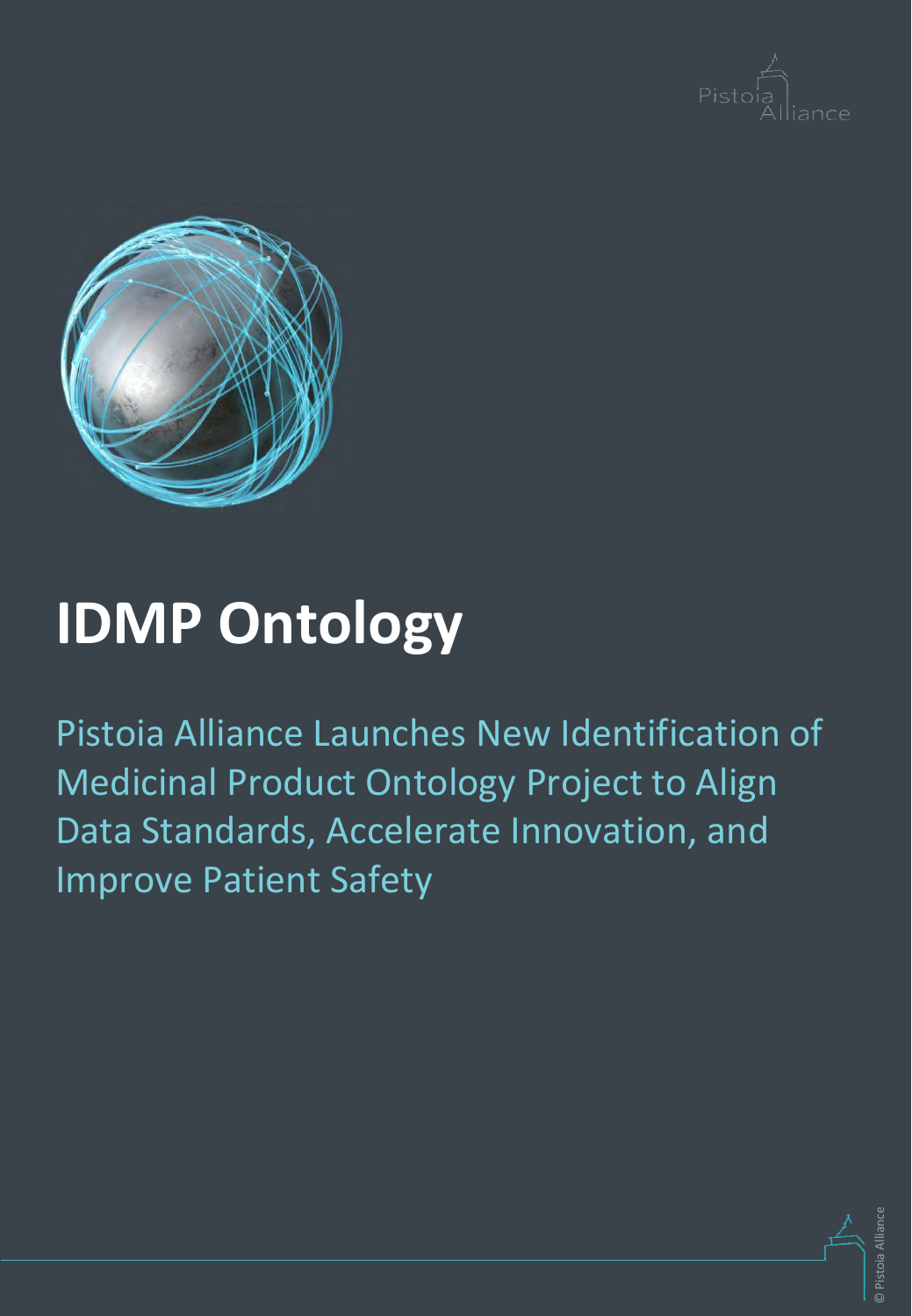

#### The ISO standards for Identification of Medicinal Products (IDMP) provide an internationally accepted framework to uniquely identify and describe medicinal products. Driven by regulatory requirements, the role of IDMP is to align the pharmaceutical industry on data standards around product and substance information. Realization of the full potential of IDMP depends on self-describing data to counteract diverse, non-standard IDMP implementations. For this purpose, we will augment the existing IDMP standardization efforts with an IDMP Ontology that enables deep, semantic interoperability based on FAIR principles. This will ultimately enable entirely new ways of collaboration and enable early adopters to gain a competitive advantage in innovation, drug safety and overall operational efficiency.

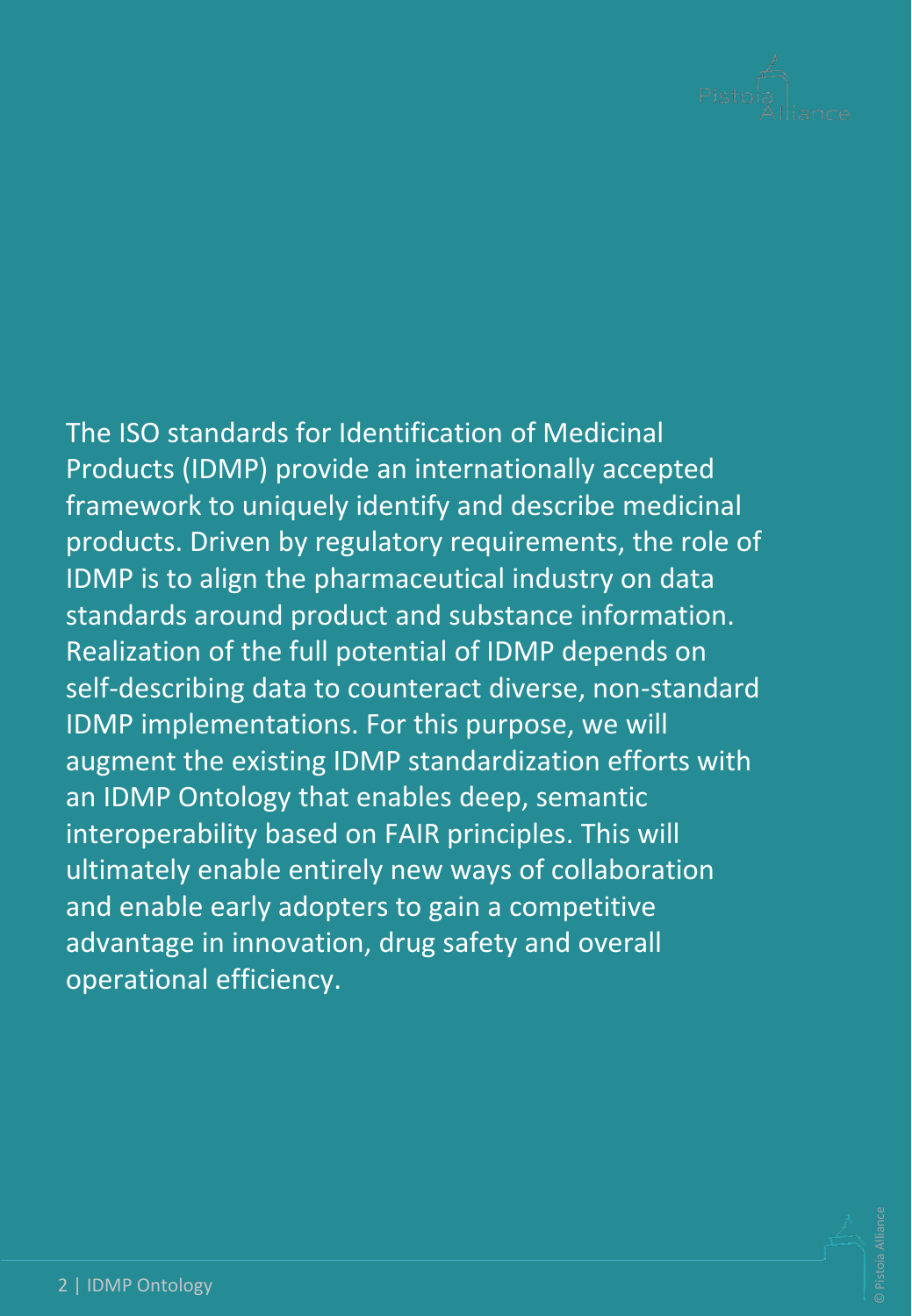# **Why should I care?**



Today's IMDP implementations are built in silos and have already created inconsistencies of interpretation



Without an IDMP Ontology, the risk is that envisioned IMDP benefits and cost savings are not fully realized



IDMP standards become mandatory for drug submissions in 2023

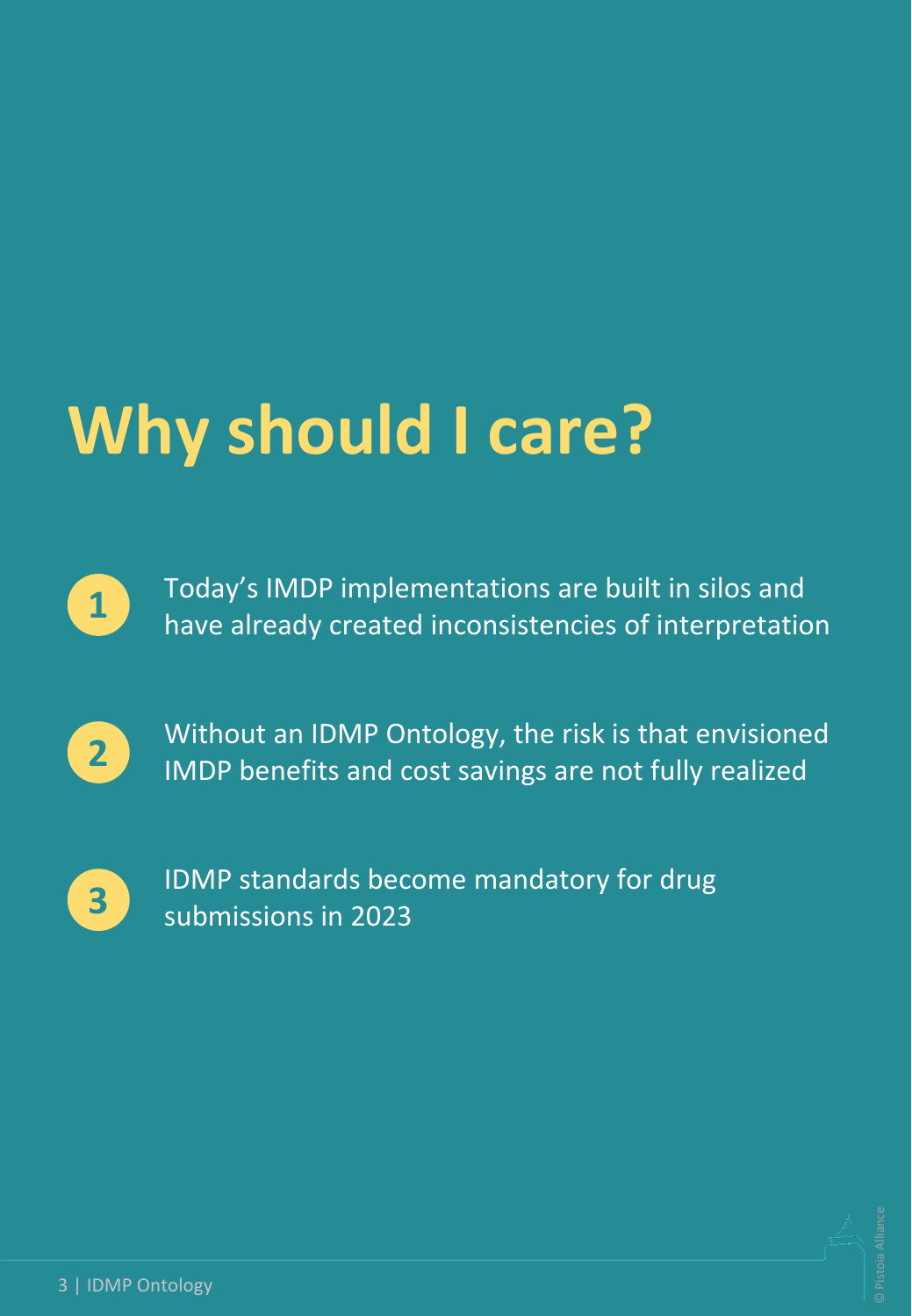## **Participants**

A group of pharma representatives have started an initiative to create the IDMP Ontology and selected Pistoia Alliance for the management and organization of the project.



### **Project Setup for the Phase 1 Implementation**

- **Project Organization:** Pistoia Alliance
- **Driving organizations:** Bayer, GSK, Merck Healthcare KGaA, Novartis, Roche, Boehringer, JnJ
- **Alignments:** all efforts are aligned with IDMP stakeholders such as ISO, EMA, FDA and the WHO
- **Executive Advisory Board:** set up for strategic guidance on the IDMP Ontology roadmap
- **Partners:** Enterprise Data Management Council (EDMC), Accurids, OSTHUS, Chemantics
- **Project Community of Interest:** anyone interested can get involved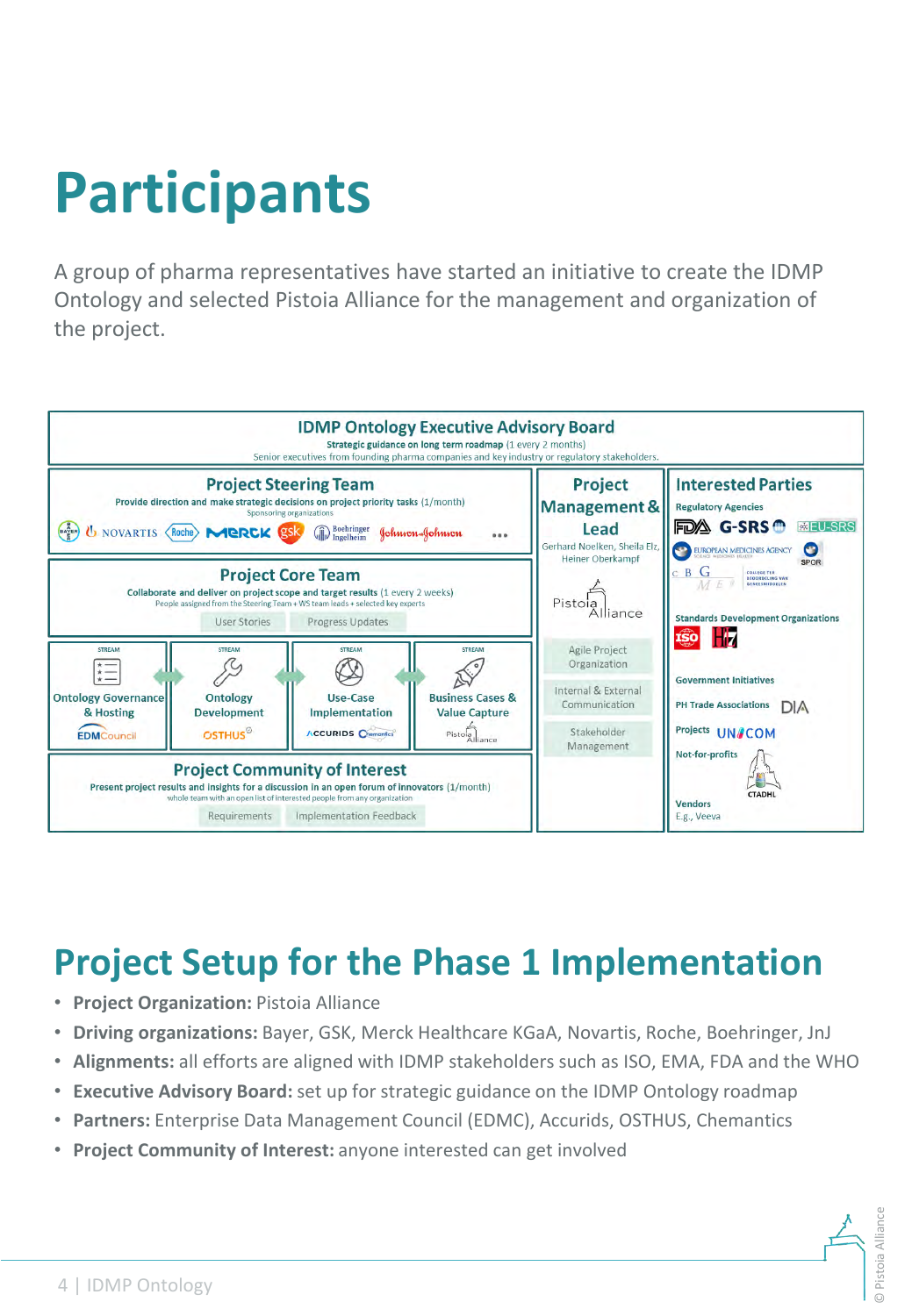

medicinal products.

agnostic data architecture.

**implementation**.

### **Phase 1 Implementation: Ontology MVP**

Phase 1 will demonstrate the added value of an ontology for the ISO IDMP standards for data usability and advanced collaboration across organizational boundaries and regulatory jurisdictions.



**Ontology MVP:** Development of a production-ready ontology based on existing pre-work



**Use Cases:** Addressing concrete pharma data needs related to substance, ingredient roles and clinical trials



**Value Demonstration:** Show-case the envisioned IDMP ontology benefits with demonstrations



**Governance Framework:** Usage of EDMCs collaborative ontology development environment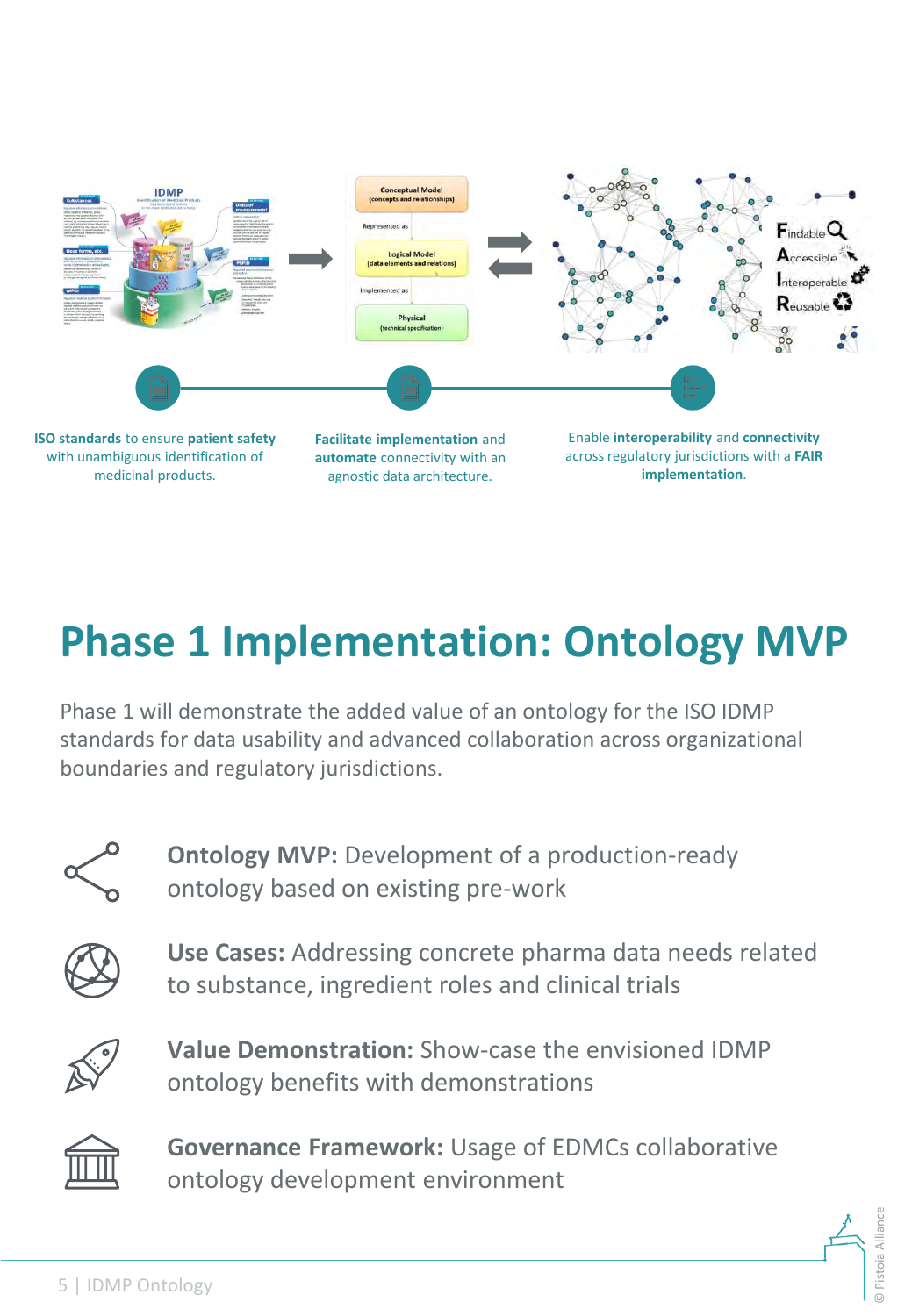## **Why should I participate?**

As soon as the IDMP standards become mandatory for drug submissions in 2023, today's manual workarounds will no longer be feasible. With this perspective, the IDMP ontology is a strategic opportunity for you to reduce wasteful and costly data complexity in your data and IT landscape so that steps along the value chain can be increasingly automated.

#### **Active participation now brings strategic benefits**

- Seat at the IDMP Ontology Executive Advisory Board **1**
- Representation of your use cases **2**
- Demonstrate how this works in your organization with your data **3**
- Influence on the design of the ontology **4**
- Head-start of the ontology adoption **5**

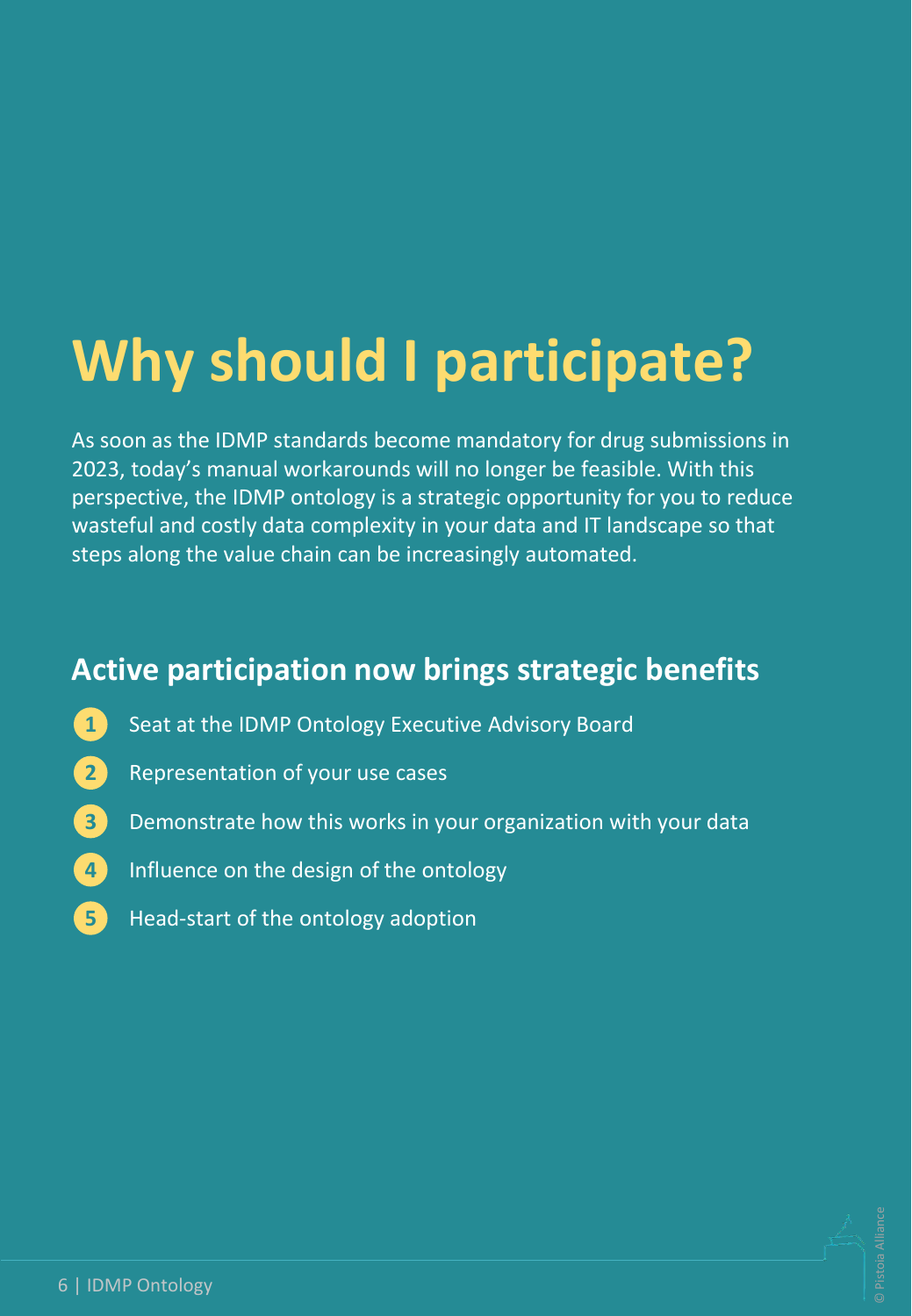

### **The Journey Forward**

We already see strong interest from many different IDMP stakeholders for the MVP ontology. With the MVP success, we will scale the ontology implementation and standardization in subsequent phases to the entire scope of the IDMP standards and implement a range of use cases that we will collect in the current phase.